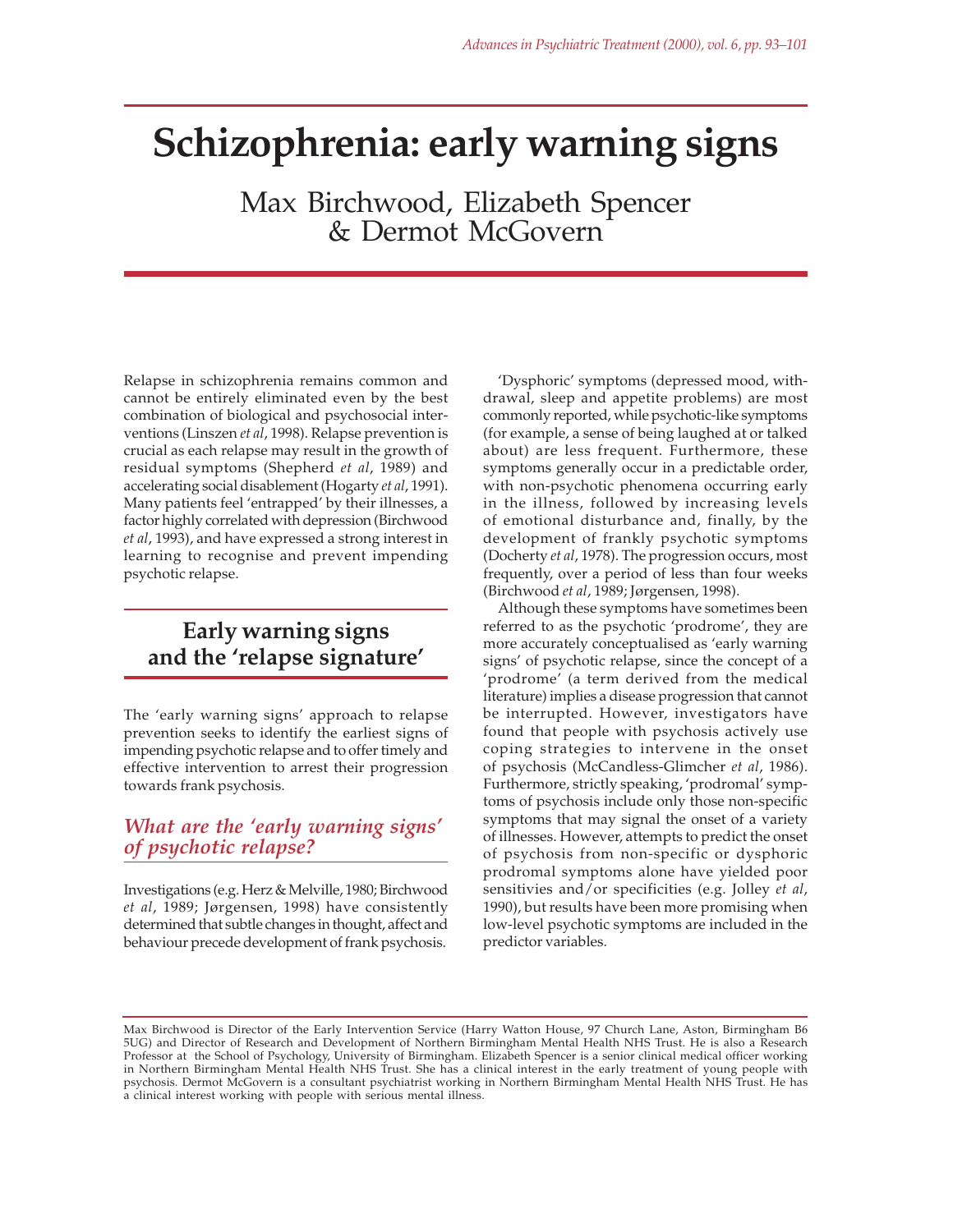# *Can psychotic relapse be predicted accurately from these early warning signs?*

Prospective studies (Subotnik & Neuchterlein, 1988; Birchwood *et al*, 1989; Jørgenson, 1998) have shown that psychotic relapse can be predicted with a sensitivity of 50–79% and a specificity of 75–81% when standardised measures of 'neurotic' or 'dysphoric' symptoms are combined with those of low-level psychotic symptoms and ratings are conducted at least fortnightly.

However, there is considerable variability between individuals in the nature and timing of their early warning signs (Birchwood *et al*, 1989), and prediction of relapse is more accurate if changes in early warning scores are evaluated against individuals' own baseline scores rather than compared with those of other patients (Subotnik & Neuchterlein, 1988; Jørgensen, 1998). Thus, to be clinically useful, methods of identifying early warning signs of psychotic relapse must take into account this individual variation.

For these reasons, research attention has recently been directed towards identifying and managing each patient's 'relapse signature' (Birchwood, 1995): his or her unique pattern of early warning signs most likely to indicate impending psychotic relapse. Later in this article, we will present a methodology used in our clinical practice for this purpose.

### *Can patients identify their own early warning signs?*

A large percentage of people with schizophrenia and their relatives are aware of these early signs of impending relapse (Herz & Melville, 1980). One study found that 63% of patients maintained insight into their deteriorating mental state until the day of their relapse (Heinrichs *et al*, 1985). Jørgensen (1998) also found that patient self-reports of early warning signs predicted relapse with a sensitivity and a specificity almost equal to those derived from psychiatrists.

# **Interventions following the early warning signs**

In our practice, two sorts of interventions are offered following the onset of early warning signs: cognitive–behavioural therapy and medication.

### *Cognitive–behavioural interventions*

The 'stress–vulnerability model' (Zubin & Spring, 1977) views the symptoms of schizophrenia as the result of environmental stressors acting on the vulnerable individual, and predicts that a reduction in stress or the acquisition of stress management skills should decrease the chance of psychotic relapse. The association of stressful life events (Hirsch *et al*, 1996) and stressful home environments (Kuipers & Bebbington, 1988) with relapse among people with schizophrenia adds weight to this model and its predictions.

There is evidence that even after the onset of early warning signs, stress management skills may be helpful in preventing psychotic relapse. For example, McCandless-Glimcher *et al* (1986) found that many patients with schizophrenia use cognitive–behavioural techniques to deal with the early warning signs of relapse without being formally instructed to do so. Furthermore, Hogarty *et al* (1997) found that treatment with an individualised and graded approach to stress management, particularly focusing on the identification and management of affective dysregulation preceding relapse ('personal therapy'), was associated with a significant overall effect in delaying adverse events (including psychotic or affective relapse or treatment-related termination) relative to supportive therapy, for patients living with their families.

A second strand of cognitive therapy focuses on the meanings with which patients invest their symptoms and the evidence that they hold for their beliefs. Therapeutic techniques within this framework have been evaluated in frank psychosis and found to result in statistically significantly greater improvements in psychotic symptoms relative to control conditions (Garety *et al*, 1994; Drury *et al*, 1996*a*). Furthermore, depending on the definition of recovery used, cognitive therapy has been found to reduce time of recovery from psychosis by 25–50% (Drury *et al*, 1996*b*). These successes have encouraged an extension of the theoretical concepts underlying these techniques to the early warning sign period. Birchwood (1995), for example, proposes that early warning signs may represent symptoms intrinsic to the illness combined with a psychological response that centres on a search for meaning and control, which may, in turn, contribute to whether the relapse is arrested or accelerated. Psychological responses involving denial or excessive fear of relapse are hypothesised to be internal stressors, which, in themselves, increase the probability of relapse. Cognitive therapy techniques that challenge these dysfunctional beliefs may thus prevent the escalation of early warning signs to frank psychosis.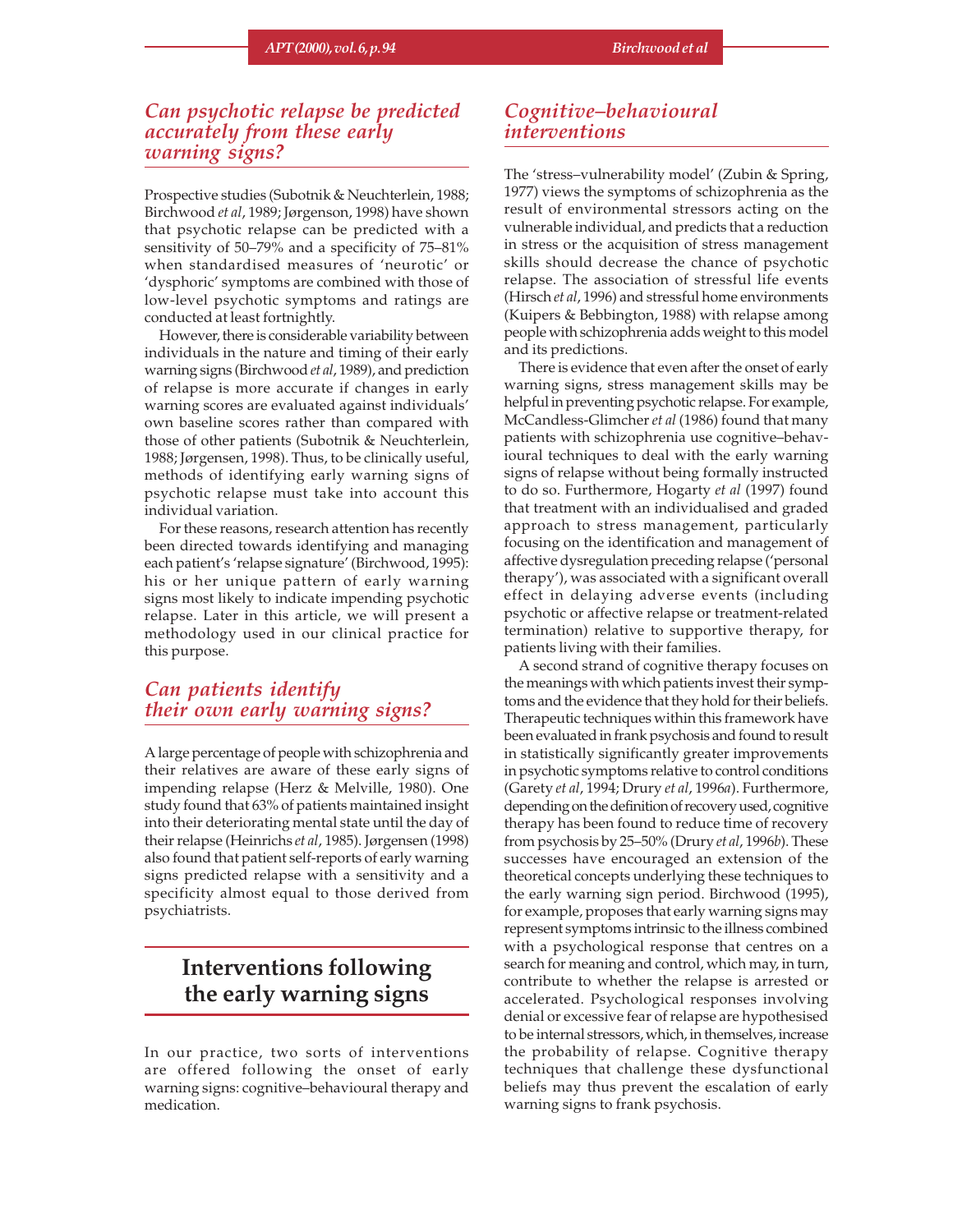# *Medication*

Intermittent medication initiated only at detection of early warning signs has been shown to be inferior to continuous medication in preventing psychotic relapse and is not generally recommended (Carpenter *et al*, 1990; Gaebel *et al*, 1993). However, medication initiated on the development of early warning signs in combination with maintenance medication has been shown to reduce psychotic relapse rates to 12– 23% over two years (Marder *et al*, 1984, 1987; Jolley *et al*, 1990; Gaebel *et al*, 1993). Furthermore, in most cases this strategy has allowed a low maintenance dose of medication to be successfully used. Marder *et al* (1994), for example, demonstrated a significant reduction in the risk of relapse and time spent in psychosis from the second year of treatment with a combination of low-dose maintenance medication plus medication targeted at early warning signs, when compared with treatment with low-dose maintenance medication only.

# **Construction of the relapse signature and drill**

The above considerations have stimulated the development of a structured methodology for the identification and management of individual relapse signatures, known as the 'back in the saddle' (BITS) approach to relapse prevention (further details available from the author upon request). This approach involves five stages (see Box 1).

# *Engagement and education*

The identification of the relapse signature and drill forms an ideal medium through which to establish common ground with the patient and to acknowledge his or her point of view.

Initial sessions focus on understanding the individual's attitude towards his or her illness, especially his or her perception of the risk and controllability of relapse. Beliefs that may exacerbate the relapse process, for example, poor perceived control over the illness causing the individual to panic or fail to act on the occurrence of early signs, are identified.

It is suggested to the patient and his or her family that fear of relapse may be coped with through skilllearning, and the analogy of a 'safety net' is used to describe these skills. Such a discussion draws upon the positive steps already being taken by the individual to remain well, and occurs in the context of general psychoeducation concerning preventable risk factors **Box 1. Managing the early warning signs of schizophrenia**

**Engagement and education Identification of the relapse signature Development of a relapse drill Rehearsal and monitoring Clarification of the relapse signature and drill**

of psychotic relapse (e.g. discontinuation of medication and illicit drug use). An example of a completed relapse prevention sheet is shown (see Boxes 2*a*,*b*).

# *Identification of the relapse signature*

The aim of the next part of the process is to construct a hypothesis about the individualised relapse signature: that is, a set of general and idiosyncratic symptoms, occurring in a specific order, over a particular time period, that serve as early warning signs of impending psychotic relapse.

Patients are first introduced to examples of early warning signs of psychotic relapse. They are then encouraged to review, either alone or with the support of their keyworker or family, any noticeable changes in their thoughts, perceptions, feelings and behaviours leading up to their most recent episode of illness, as well as any events that they think may have triggered these.

Two structured exercises are then used to expand and order this set of early warning signs.

#### **Time line exercise**

The individual is supported in constructing a time line of significant external events, proceeding backwards in time from the date of referral to mental health services. These events may include activities, special events, weather conditions and current affairs. Early warning signs that the patient identified in the previous part of the process are 'pegged' to these external events, and the latter are also used as retrieval cues to further expand on the changes in thoughts, feelings and behaviours that the patient experienced in the leadup to the onset of their recent psychotic episode.

#### **The card sort exercise**

Similarly, 55 cards describing non-specific and psychotic symptoms, constituting early warning signs of psychotic relapse drawn from the empirical literature, are presented to the patient (see Box 3).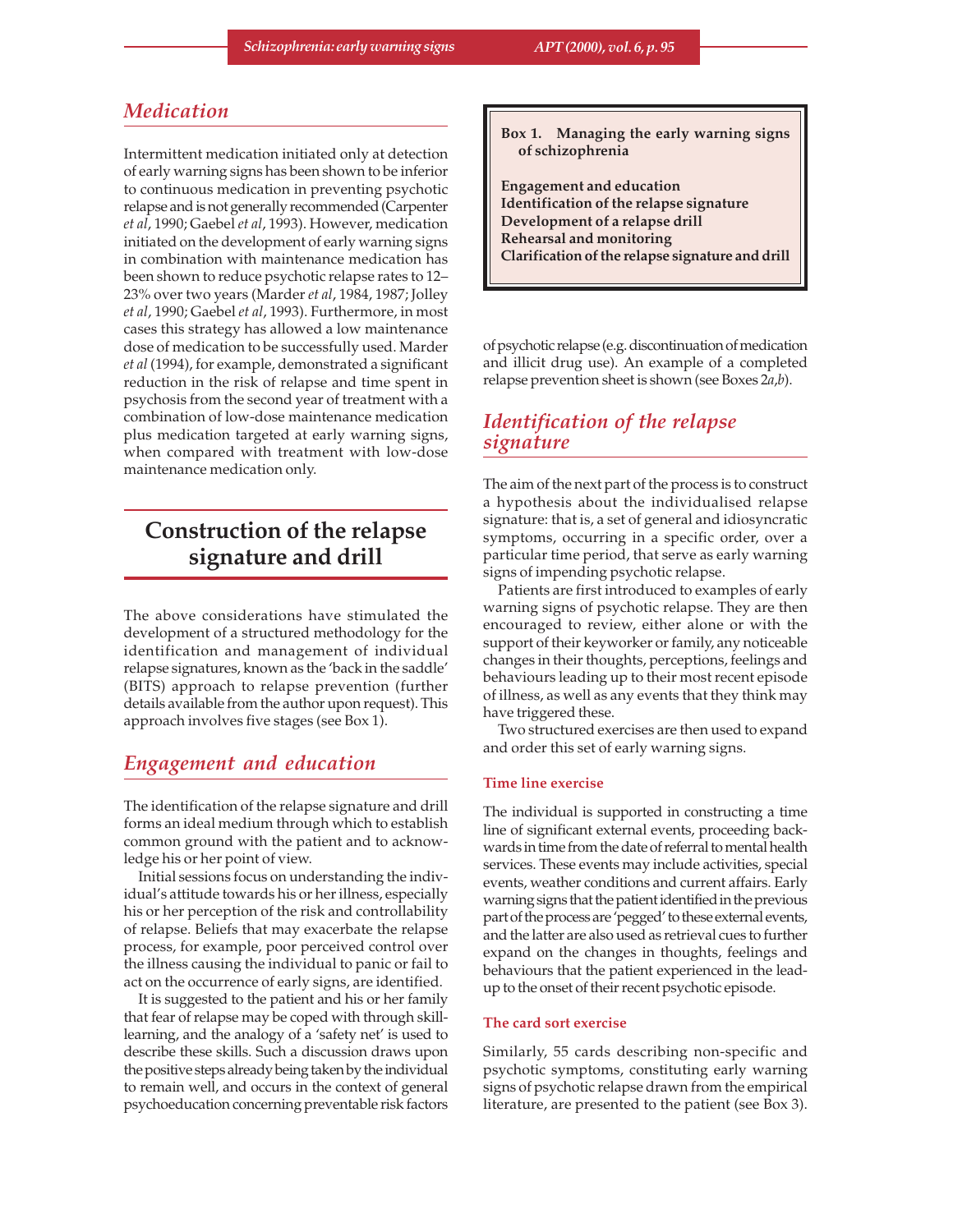| Box 2a. Relapse prevention sheet                              |                                                                   |  |  |  |  |
|---------------------------------------------------------------|-------------------------------------------------------------------|--|--|--|--|
| Name: PF<br>Date:                                             |                                                                   |  |  |  |  |
| Relapse signature                                             | Relapse drill                                                     |  |  |  |  |
| Increased feelings of inadequacy                              | Step 1: stay calm - yoga or meditation                            |  |  |  |  |
| Preoccupied about self-improvement,                           | Contact keyworker/services to go out                              |  |  |  |  |
| including constantly monitoring                               | and discuss feelings (PF or partner)                              |  |  |  |  |
| yourself for faults                                           | Make time for yourself, use partner                               |  |  |  |  |
| Increased feelings of anxiety                                 | and mum for support                                               |  |  |  |  |
| and restlessness                                              | Coping with thought/problems                                      |  |  |  |  |
| Racing thoughts/intrusive thoughts                            | Step 2: Distraction techniques (PTO)                              |  |  |  |  |
| Feelings of elation/spirituality                              | Take _ mg _ from emergency supply                                 |  |  |  |  |
| Do not need to sleep (one night or more)                      | Daily contact with services, if necessary                         |  |  |  |  |
| Suspicious of people close to you                             | (discuss feelings, reality-testing)                               |  |  |  |  |
| Not wanting to eat                                            | Contact doctor regarding recommencing<br>or increasing medication |  |  |  |  |
| Horrific thoughts and paranoia                                |                                                                   |  |  |  |  |
| Beliefs of being punished by God<br>or possessed by the devil | Step 3: Admission to hospital or respite care                     |  |  |  |  |
| Severe paranoia                                               | Hours of contact:                                                 |  |  |  |  |
| <b>Tactile hallucinations</b>                                 | Mon-Fri (9.00-5.00)                                               |  |  |  |  |
|                                                               | Tel:                                                              |  |  |  |  |
| Keyworker:                                                    | Sat-Sun (10.00-5.00)                                              |  |  |  |  |
| Co-worker:                                                    | Tel:                                                              |  |  |  |  |
| <b>Present medication:</b>                                    |                                                                   |  |  |  |  |
| Carer contacts:                                               | Out-of-hours contact:                                             |  |  |  |  |
| Triggers:                                                     |                                                                   |  |  |  |  |
|                                                               |                                                                   |  |  |  |  |

The patient selects any cards describing early signs that they have experienced in the process of becoming unwell, and places them in order of onset.

The early signs thus retrieved and arranged in order of onset form the basis of the individual's relapse signature. Patients are then encouraged to personalise their signatures through the use of any idiosyncratic early warning signs not already mentioned and through personalised descriptions of symptoms identified from the card sort. Discussion of these exercises is then used to clarify possible triggers such as periods of stress and underlying difficulties preceding illness. Additional information, for example, at what point the individual feels that they lose insight, is also gained. Emphasis is placed on supporting the individual in understanding the meaning of these experiences within his or her own life context.

# *Development of a relapse drill*

Following the identification of the relapse signature, patients are supported in constructing a three-stage action plan known as a 'relapse drill'.

Staging is an essential feature of the relapse drill. It follows directly from the early warning signs, which are stratified into three levels, from those occurring earliest in the relapse signature to those occurring immediately prior to the psychotic relapse. In general, the earliest early warning signs in the relapse signature tend to be non-specific symptoms, with low power to predict psychotic relapse. Interventions with potential risks (e.g. increases in antipsychotic medication) are generally used after the relapse signature has clearly progressed towards potential psychotic relapse.

The drill is developed collaboratively and focuses on patient strengths, carers and service resources. Past coping strategies and therapeutic interventions that have been found to be helpful in preventing relapse are reviewed collaboratively with the individual and incorporated into the drill. Specific early warning signs may suggest new approaches to offer further protection against relapse. For example, anxiety, dysphoria and other affective changes may respond to techniques incorporating stress management. Similarly, patients suffering from low-level psychotic phenomena may benefit from techniques designed to challenge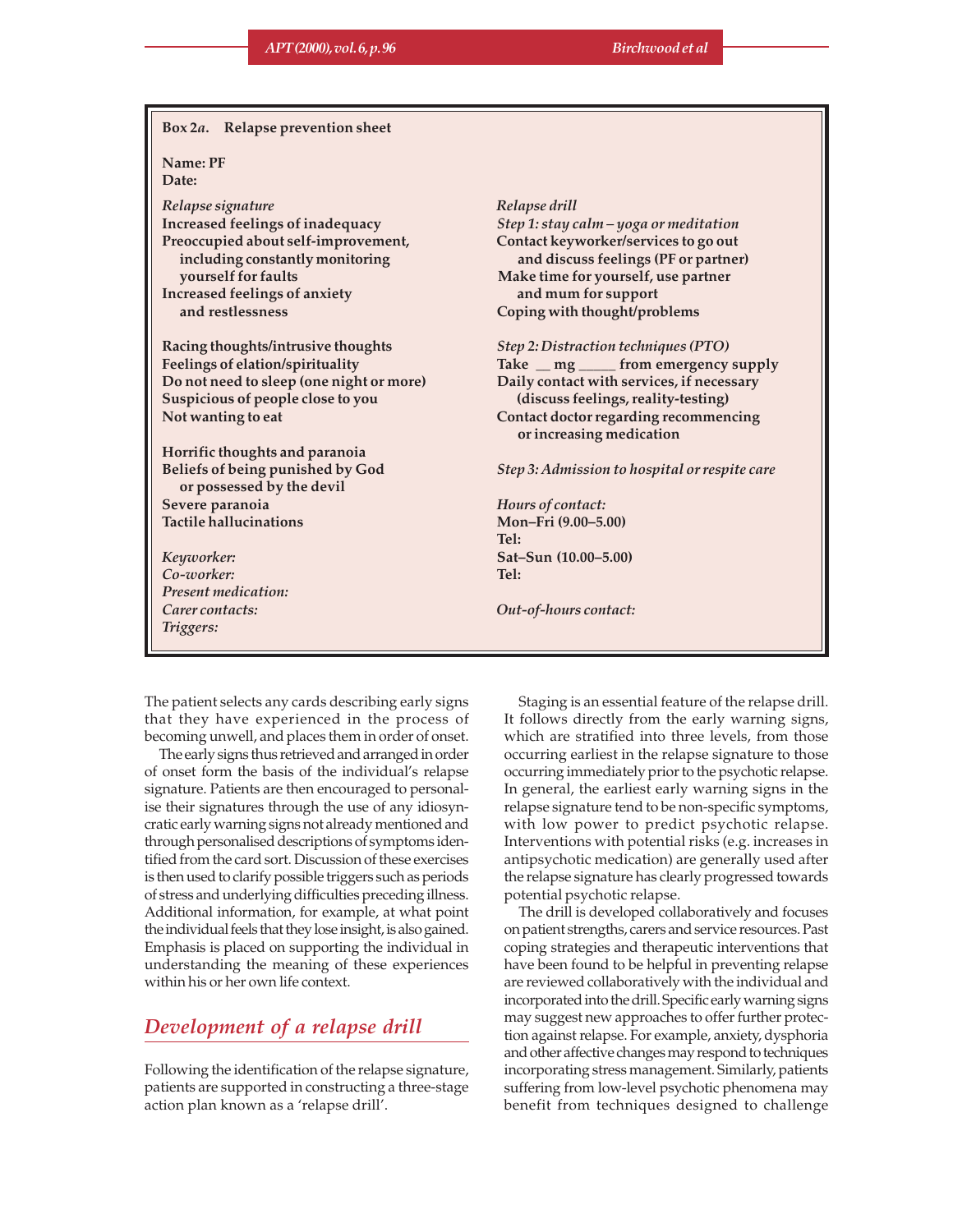**Box 2***b***. Relapse prevention sheet (***contd***)**

**Name: PF Date:**

*Coping with automatic thoughts* **What is the thought? – write it down What is the evidence?**

**Are there any other explanations/ways of viewing the thought? (evidence to disconfirm this – use others to support) e.g. 'burning up' or 'extremely anxious'**

*Distraction techniques* **Count backwards from 100 in 13s Concentrate on positive images – nature, greenery**

*Coping with problems/stressors* **State problem – write it down Write down all possible strategies Pros and cons of each strategy Select the best solution**

*Additional techniques:*

delusional and dysfunctional thinking drawn from the cognitive therapy literature.

At each stage, the relapse drill considers three areas for intervention.

#### **Pathway to support**

Patients and carers are provided with details of how to contact the mental health services 24 hours a day, including weekends.

#### **Service interventions**

These may include increased contact with the keyworker, anxiety/stress management, a negotiated temporary increase in medication, respite care, counselling, cognitive therapy and home treatment.

#### **Personal coping strategies**

These consist of successful coping strategies that have been applied in the past by the individual, or new ones that have been suggested in the recall of the relapse signature.

### *Rehearsal and monitoring*

Having identified an individual's relapse signature and drill, the patient and relevant involved carers are provided with their own copies of the relapse prevention sheet and monitoring is outlined as a shared responsibility between the individual, carers and mental health services. To enhance effective use, the relapse drill is rehearsed using personalised scenarios and role-plays concerning the patient's response if he or she should detect early warning signs. Hypothetical situations are used to discuss any difficulties that might arise (for example, denial or panic responses) and how to deal with these.

# *Clarification of the relapse signature and relapse drill*

Clarifying the relapse signature and refining the relapse drill are other important areas of monitoring. Individuals are encouraged to replace existing coping strategies, forms of support and service interventions with more effective ones learned from ongoing therapy or experience. In this way, impending or actual relapse is used as a positive opportunity to refine the relapse signature and improve the relapse drill, thus increasing control over the illness.

# **Case study**

The following case study illustrates the above process as it applies to a young woman struggling to accept a psychotic illness and the steps necessary to prevent relapse.

PF, a 45-year-old married mother of three, was referred to mental health services following a prolonged period of persecutory and guilty delusions. This had been preceded by a brief period of elevated mood with mood-congruent delusions. Although her symptoms responded well to haloperidol, she refused to take medication following recovery.

During the relapse prevention work, PF disclosed her fear of another psychotic relapse. She was able to identify early warning signs of psychosis, progressing from feelings of inadequacy and dysphoria (usually in the context of social stressors), through brief symptoms of elation, to the development of frank persecutory and guilty delusions.

The earliest stage of the relapse drill focused on PF's own coping strategies to deal with low mood, on obtaining early support, and, given the important role of stressors in the onset of her symptoms, on stress management. The second stage focused on strategies that she had previously found helpful in decreasing elation (e.g. listening to sad music, reducing activity and eating regular large meals) and on pharmacological interventions. Despite the benefits, PF was reluctant to take medication, but eventually agreed to recommence haloperidol should her sleep pattern deteriorate. The relapse drill was then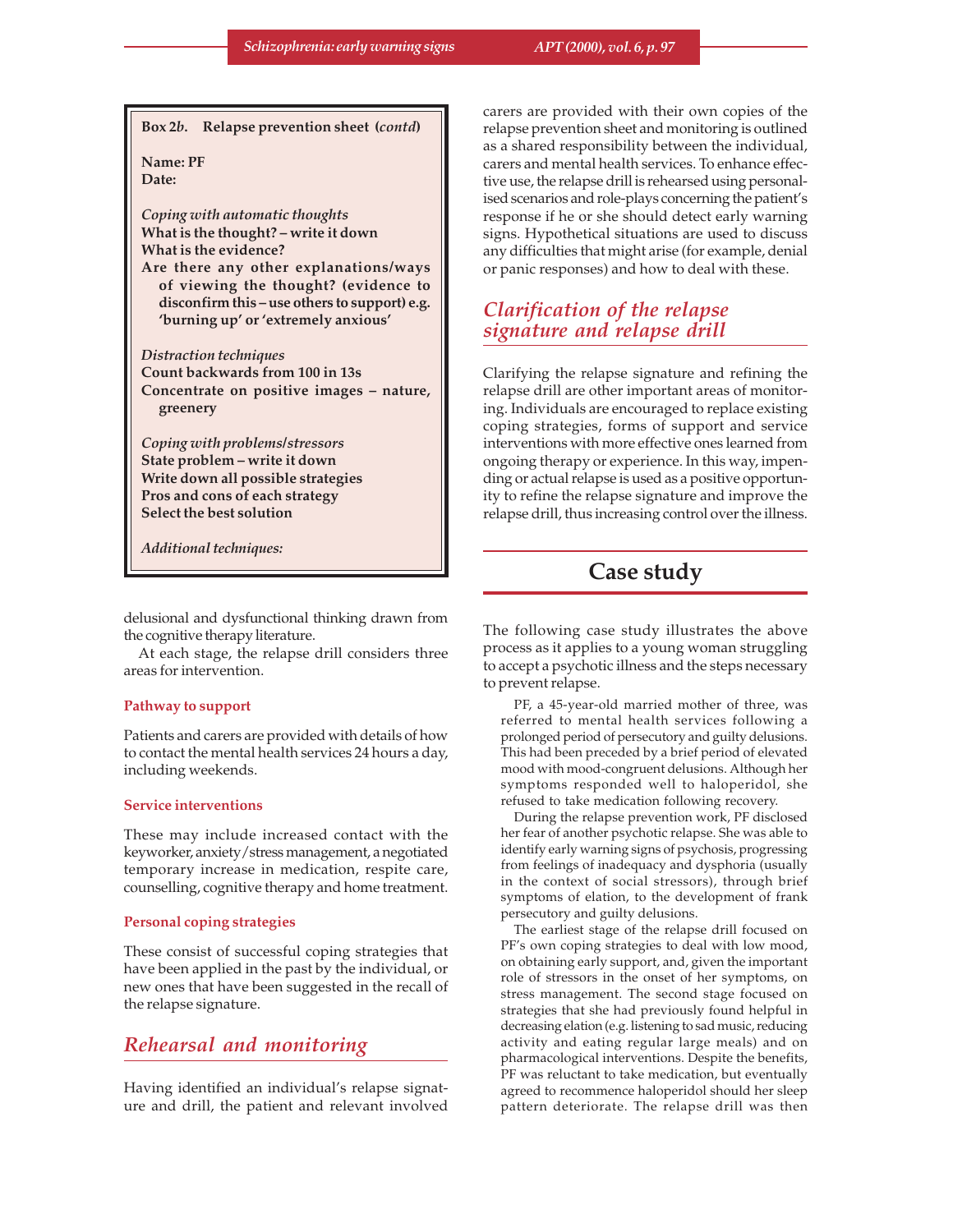#### **Box 3. Early warning signs of psychotic relapse**

*Thinking/perception* **Thoughts are racing Senses seem sharper Thinking you have special powers Thinking that you can read other peoples minds Thinking that other people can read your mind Receiving personal messages from the TV or radio Having difficulty making decisions Experiencing strange sensations Preoccupied about 1 or 2 things Thinking you might be somebody else Seeing visions or things others cannot see Thinking people are talking about you Thinking people are against you Having more nightmare Having difficulty concentrating Thinking bizarre things Thinking you thoughts are controlled Hearing voices Thinking that a part of you has changed shape**

*Feelings* **Feeling helpless or useless Feeling afraid of going crazy Feeling sad or low Feeling anxious and restless Feeling increasingly religious Feeling like you're being watched Feeling isolated Feeling tired or lacking energy Feeling confused or puzzled Feeling forgetful or far away Feeling in another world Feeling strong and powerful Feeling unable to cope with everyday tasks Feeling like you are being punished Feeling like you cannot trust other people Feeling irritable Feeling like you do not need sleep Feeling guilty**

*Behaviours* **Difficulty sleeping Speech comes out jumbled filled with odd words Talking or smiling to yourself Acting suspiciously as if being watched Behaviour oddly for no reason Spending time alone Neglecting your appearance Acting like you are somebody else Not seeing people Not eating Not leaving the house Behaving like a child Refusing to do simple requests Drinking more Smoking more Movements are slow Unable to sit down for long Behaving aggressively**

expanded to include a number of scenarios to rehearse her responses to stressful home situations, automatic thoughts of inability to cope, and the detection of dysphoria, elation or sleeplessness.

Approximately two months later, PF's partner contacted her keyworker to say that PF had not slept for two nights and was experiencing extreme anxiety and persecutory ideation. She had tried to implement a number of coping strategies but had not taken any medication. As a result of an emergency visit, PF agreed to recommence haloperidol to improve her sleep.

Although the development of psychotic symptoms had not been avoided, her self-management was fed back to PF positively and she was encouraged to review her signature and drill.

In collaboration with her keyworker, she made a number of changes to her drill, deciding to contact her keyworker earlier on an informal basis if at all concerned about her health. Her partner was also educated about the nature of her illness, her early warning signs and possible coping methods. PF received increased cognitive therapy on coping with intrusive thoughts, problem-solving and anxiety management, and techniques from this therapy were incorporated into her relapse drill. She agreed to resume maintenance medication, and the point at which this should be increased was made objective. An emergency supply of additional haloperidol was also obtained from her doctor (see Boxes 2*a*,*b* for a copy of her revised relapse signature and drill).

Some months later, PF herself rang to request an urgent visit. She reported insomnia, anxiety, low-level ideas of reference and a weakly held belief that she might be the devil. She identified that these ideas had been precipitated by a fight with her partner and by a self-initiated reduction in her maintenance medication. She had successfully initiated stress management and distraction techniques and had enlisted social support from her sister. However, on the night before the visit she had felt increasingly anxious. As a result of the emergency visit, she was advised to recommence her previous dose of maintenance medication and to continue her stress management techniques and her symptoms quickly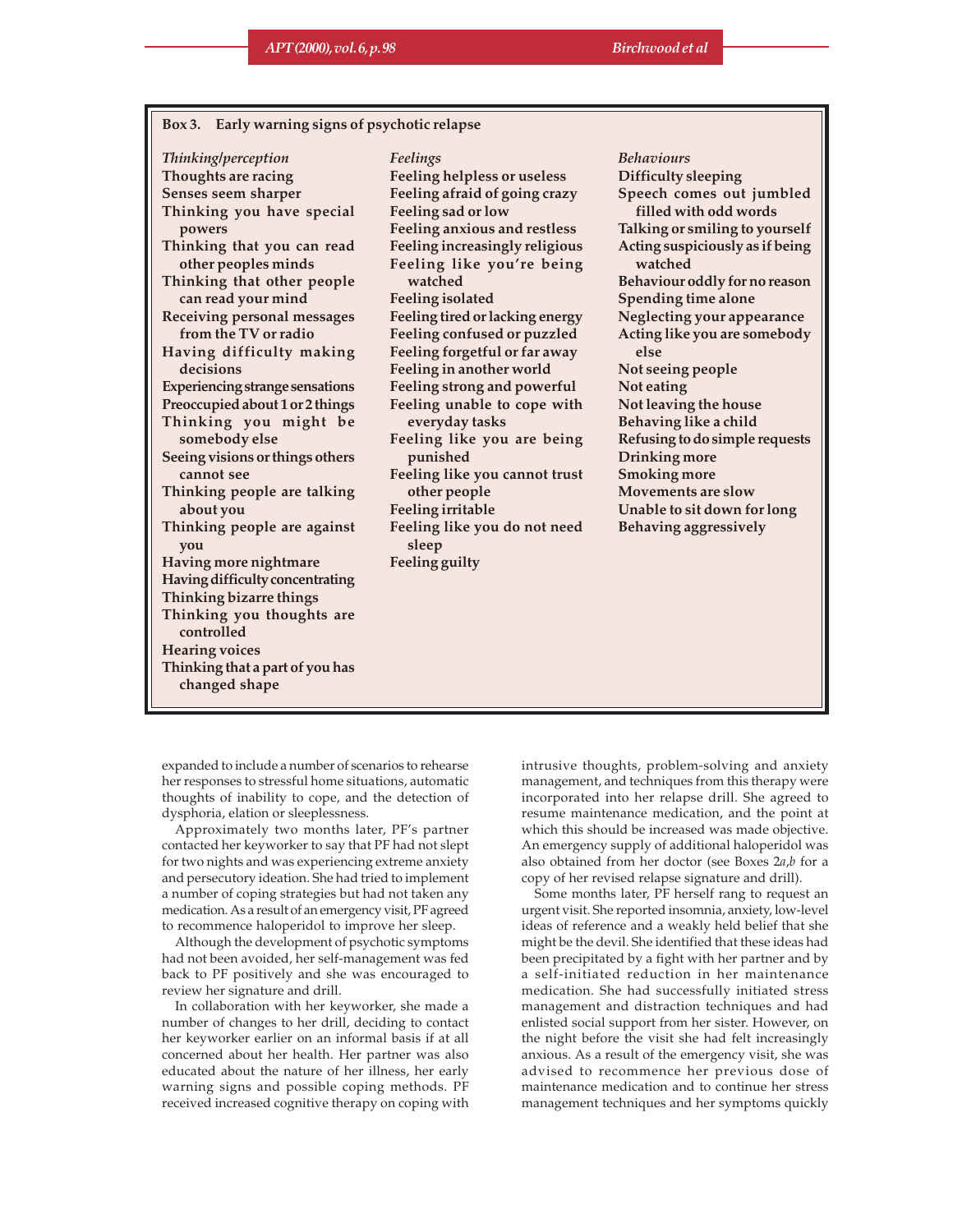resolved. The fact that she had successfully acted on the relapse drill and prevented the progression of her mild psychotic symptoms was seen as a success and the relapse signature and drill were again reviewed for potential areas that could be clarified or improved.

# **Common problems**

Our experience has shown that there may be a number of problems in conducting relapse prevention by this methodology.

# *Lack of 'insight'*

It may still be possible to construct a relapse signature among individuals who are unable to conceptualise their past psychotic experiences as unreal. Such was the case with a 24-year-old man, who, following his psychotic episode continued to believe that during his illness his musical compositions had been stolen by a famous rock band. He was, nevertheless, able to construct a relapse signature identifying problems of increasing dysphoria and self-neglect leading up to the development of the delusion without conceding the belief itself to be delusional. On some occasions, individuals may themselves refuse involvement in relapse work but consent to involvement of their family.

Similarly, other patients may concede that their psychotic experiences are not real, but may attribute them to factors other than 'illness'. This is especially the case among individuals suffering from their first episode of psychosis, where denial of illness may serve the function of preserving self-esteem and should not be overzealously challenged. Individuals may still be able to identify early warning signs while attributing their problems to a multiplicity of causes other than illness – such as alcohol, interpersonal conflicts or spiritual experiences. Acceptable interventions might include increased support from family and services and, with the goal of normalising sleep or preventing re-hospitalisation, temporary increases in medication may also be accepted.

More difficult to solve is the problem of early loss of insight. In our clinical experience there is a subgroup of people who, while having 'past insight' (McGorry & McConville, 1999) and an ability to construct a relapse signature retrospectively, lose 'present insight' early in the relapse process. Although families may be involved in the relapse drill in this group, we have also employed prospective monitoring using a standardised measure of early warning signs (Birchwood *et al*, 1989). Completed fortnightly by the patient and a family member, it has been used to help teach the individual to discriminate the changed perceptual, cognitive or affective processes that constitute the relapse signature.

### *'Sealing over'*

A concept related to, but separate from, insight is that of recovery style. A recovery style characterised by 'integration' is one in which the individual is aware of the continuity of his or her mental activity before, during and after the psychotic experience, assumes responsibility for his or her psychotic productions, is curious about the experience and has flexible ideas about recovery (McGlashan *et al*, 1975). On the other hand, an individual who 'seals over' tends to isolate the psychotic experience, views it as alien and seeks to encapsulate it. Individuals whose recovery style is that of sealing over may find the 'early warning signs' approach, with its focus on the close examination of the illness, anxiety-provoking. For them, it may be necessary to temporarily suspend the process of constructing a relapse signature and to attend to the establishment of a secure therapeutic alliance with mental health services through working on shared goals such as vocational and social aspirations.

# *Lack of syndrome stability*

Particularly in the early phases of psychotic illness, there is evidence of a considerable lack of diagnostic clarity and stability, which may be increased by factors such as comorbid substance misuse and the individual's psychological reaction to the illness (McGorry, 1994). Thus, a similar instability in the clinical presentation of the early warning signs of psychotic relapse may be expected. Fortunately, each relapse may be used to clarify the relapse signature and to refine the drill. However, there is an unavoidable paradox inherent in this work: increasing clarity of the relapse signature and, therefore, potential increased control of the process of relapse, only emerges with the additional information gained through each psychotic relapse. This may be resolved by considering such information as crucial to reducing the duration of relapse, since untreated psychotic symptoms are linked to speed of recovery and subsequent relapse (Drury *et al*, 1996*b*).

# **Relapse signature: promises**

Perry *et al* (1999) recently reported on a study showing a significant increase in time to first manic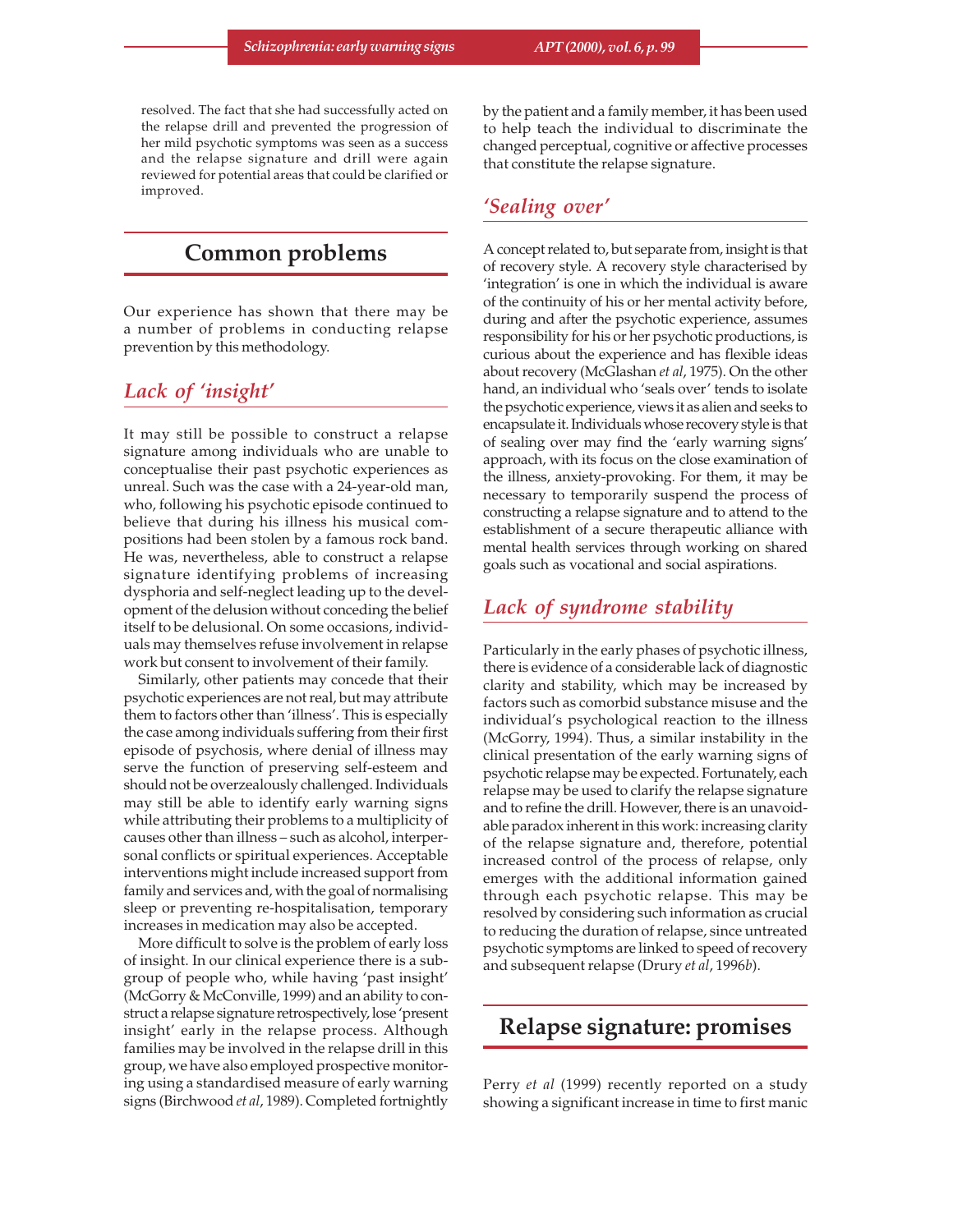relapse among a group of patients with bipolar affective disorder who were randomly allocated to receive training in the identification and management of their individualised early warning signs relative to those in the control condition. Significant beneficial effects on social and occupational functioning were also found. A trial is currently in progress evaluating a similar intervention among patients with schizophrenia.

However, even if the methodology proves not to be suitable for all people with schizophrenia, for many it offers the promise of a reduction in the negative biological and psychological consequences of psychotic relapse. Importantly, also, it offers an opportunity for the individual to explore and take control of his or her illness and to develop a positive ownership for its management.

### **References**

- Birchwood, M. (1995) Early intervention in psychotic relapse: cognitive approaches to detection and management. *Behaviour Change*, **12**, 2–9.
- –––, Smith, J., Macmillan, F., *et al* (1989) Predicting relapse in schizophrenia: the development and implementation of an early signs monitoring system using patients and families as observers. *Psychological Medicine*, **19**, 649–656.
- –––, Mason, R., MacMillan, F., *et al* (1993) Depression, demoralisation and control over illness: a comparison of depressed and non-depressed patients with a chronic psychosis. *Psychological Medicine*, **23**, 387–395.
- Carpenter, W. T., Hanlon, T. E., Summerfelt, A. T., *et al* (1990) Continuous versus targeted medication in schizophrenic outpatients. *American Journal of Psychiatry*, **147**, 1138–1148.
- Docherty, J. P., Van Kammen, D. P., Siris, S. G., *et al* (1978) Stages of onset of schizophrenic psychosis. *American Journal of Psychiatry*, **135**, 420–426.
- Drury, V., Birchwood, M., Cochrane, R., *et al* (1996*a*) Cognitive therapy and recovery from acute psychosis: a controlled trial. I. Impact on psychotic symptoms. *British Journal of Psychiatry*, **169**, 593–601.
- –––, –––, –––, *et al* (1996*b*) Cognitive therapy and recovery from acute psychosis: a controlled trial. II. Impact on recovery time*. British Journal of Psychiatry*, **169**, 602–607.
- Gaebel, W., Frick, U., Köpcke, W., *et al* (1993) Early neuroleptic intervention in schizophrenia: are prodromal symptoms valid predictors of relapse*? British Journal of Psychiatry*, **163** (suppl. 21), 8–12.
- Garety, P. A., Kuipers, L., Fowler, D., *et al* (1994) Cognitive behavioural therapy for drug resistant psychosis. *British Journal of Medical Psychology*, **67**, 259–271.
- Heinrichs, D. W., Cohen, B. P. & Carpenter, W. T. (1985) Early insight and the management of schizophrenic decompensation. *Journal of Nervous and Mental Disease*, **173**, 133–138.
- Herz, M. & Melville, C. (1980) Relapse in schizophrenia. *American Journal of Psychiatry*, **137**, 801–812.
- Hirsch, S., Bowen, J., Enami, J., *et al* (1996) A one year prospective study of the effect of life events and medication in the aetiology of schizophrenic relapse. *British Journal of Psychiatry,* **168**, 49–56.
- Hogarty, G. E., Anderson, C. M., Reiss, D., J., *et al* (1991) Family psychoeducation, social skills training and maintenance chemotherapy in the aftercare treatment of schizophrenia II. Two-year effects of a controlled study on relapse and adjustment. *Archives of General Psychiatry*, **48**, 340–341.
- –––, Kornblith, S. J., Greenwald, D., *et al* (1997) Three-year trials of personal therapy among schizophrenic patients living with or independent of family. I: Description of study and effects on relapse rates. *American Journal of Psychiatry*, **154**, 1504–1513.
- Jolley, A. G., Hirsch, S. R., Morrison, E., *et al* (1990) Trial of brief intermittent neuroleptic prophylaxis for selected schizophrenic outpatients: Clinical and social outcome at two years. *British Medical Journal*, **301**, 837–842.
- Jørgensen, P. (1998) Early signs of psychotic relapse in schizophrenia. *British Journal of Psychiatry*, **172**, 327–330.
- Kuipers, L. & Bebbington, P. E. (1988) Expressed emotion research in schizophrenia: theoretical and clinical implications. *Psychological Medicine*, **18**, 893–909.
- Linszen, D., Lenior, M., de Haan, L., *et al* (1998) Early intervention, untreated psychosis and the course of early schizophrenia. *British Journal of Psychiatry*, **172** (suppl.  $33)$ ,  $84-89$ .
- Marder, S. R., van Putten, T., Mintz, J., *et al* (1984) Costs and benefits of two doses of fluphenazine. *Archives of General Psyc*hiatry, **41**, 1025–1029.
- –––, –––, –––, *et al* (1987) Low and conventional dose maintenance therapy with fluphenazine decanoate. *Archives of General Psychiatry*, **44**, 518–521.
- –––, Wirshing, W. C., van Putten, T., *et al* (1994) Fluphenazine *vs* placebo supplementation for prodromal signs of relapse in schizophrenia*. Archives of General Psychiatry*, **51**, 280–288.
- McCandless-Glimcher, L., McKnight, S., Hamera, E., *et al* (1986) Use of symptoms by schizophrenics to monitor and regulate their illness*. Hospital and Community Psychiatry*, **37**, 929–933.
- McGlashan, T. H., Levy, S. T. & Carpenter, W. D. (1975) Integration and sealing over. Clinically distinct recovery styles from schizophrenia. *Archives of General Psychiatry*, **32**, 1269–1272.
- McGorry, P. D. (1994) The influence of illness duration on syndrome clarity and stability in functional psychosis: does the diagnosis emerge and stabilise with time? *Australian and New Zealand Journal of Psychiatry*, **28**, 607– 619.
- ––– & McConville, S. B. (1999) Insight in psychosis: an elusive target. *Comprehensive* Psychiatry, **40**, 131–142.
- Perry, A., Tarrier, N., Morris, R., *et al* (1999) Randomised controlled trial of efficacy of teaching patients with bipolar disorder to identify early symptoms of relapse and obtain treatment. *British Medical Journal*, **318**, 149–153.
- Shepherd, M., Watt, D., Falloon, I., *et al* (1989) The natural history of schizophrenia: a five-year follow-up in a representative sample of schizophrenics. *Psychological Medicine*, Monograph Supplement 15.
- Subotnik, K. L. & Neuchterlein, K. H. (1988) Prodromal signs and symptoms of schizophrenic relapse. *Journal of Abnormal Psychology*, **97**, 405–412.
- Zubin, J. & Spring, B (1977) Vulnerability A new view of schizophrenia. *Journal of Abnormal Psychology*, **86**, 103– 126.

# **Multiple choice questions**

- 1. 'Early warning signs' of schizophrenic relapse:
	- a often begin with dysphoric symptoms
	- b usually develop over many months
	- c are more likely to predict actual relapse if both neuroleptic and low-level psychotic symptoms are included as signs
	- d are rarely identified by patients themselves
	- e show considerable variability between individuals.